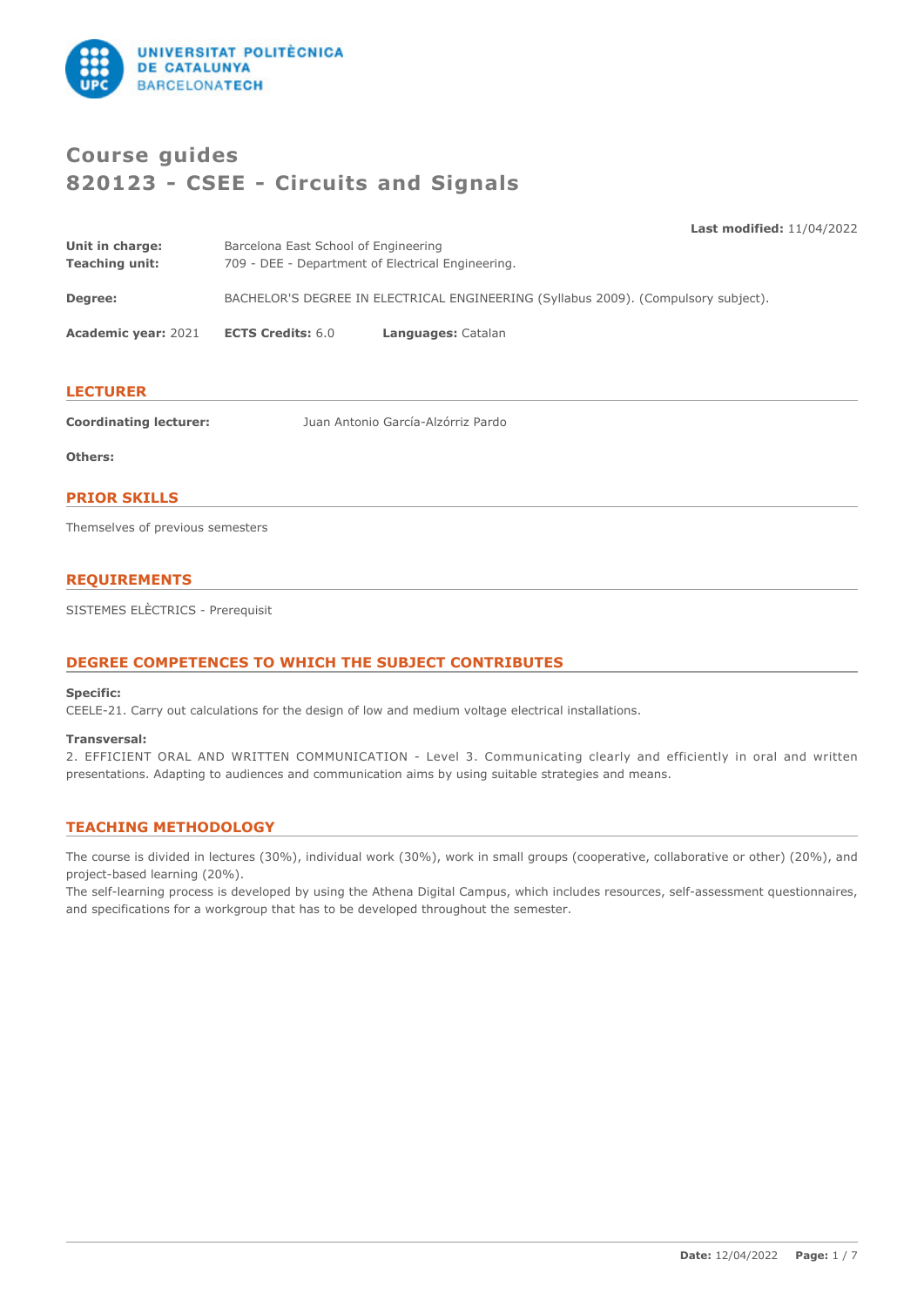

# **LEARNING OBJECTIVES OF THE SUBJECT**

General objectives:

· To acquire the basic knowledge of electricity and circuit theory applied to the study of electrical circuits and systems.

· To acquire the basic knowledge to understand the principles and techniques of circuit analysis and to be able to apply them, identifying the most appropriate technique to the study of electrical circuits.

- · To acquire the basic knowledge to understand and analyze the temporal and frequency behavior of electrical circuits.
- · To acquire the basic knowledge and to learn software tools for analysis and circuit design.
- · To acquire and to develop skills in experimental techniques for measuring electrical circuits.
- · To acquire the ability to learn autonomously new knowledge and techniques to engine and to design circuits.

Transversal competences:

- · To acquire the ability to learn autonomously new knowledge and techniques to engine and to design circuits.
- · Capacity of analysis and synthesis.
- · To acquire computer skills through the use of computer software for analysis and simulation of electrical circuits.
- · Capacity for independent learning.
- · To gain commitment and organizational skills to work with the group.
- · To gain oral and written communication.

# **STUDY LOAD**

| <b>Type</b>       | <b>Hours</b> | Percentage |
|-------------------|--------------|------------|
| Self study        | 90,0         | 60.00      |
| Hours large group | 45,0         | 30.00      |
| Hours small group | 15,0         | 10.00      |

**Total learning time:** 150 h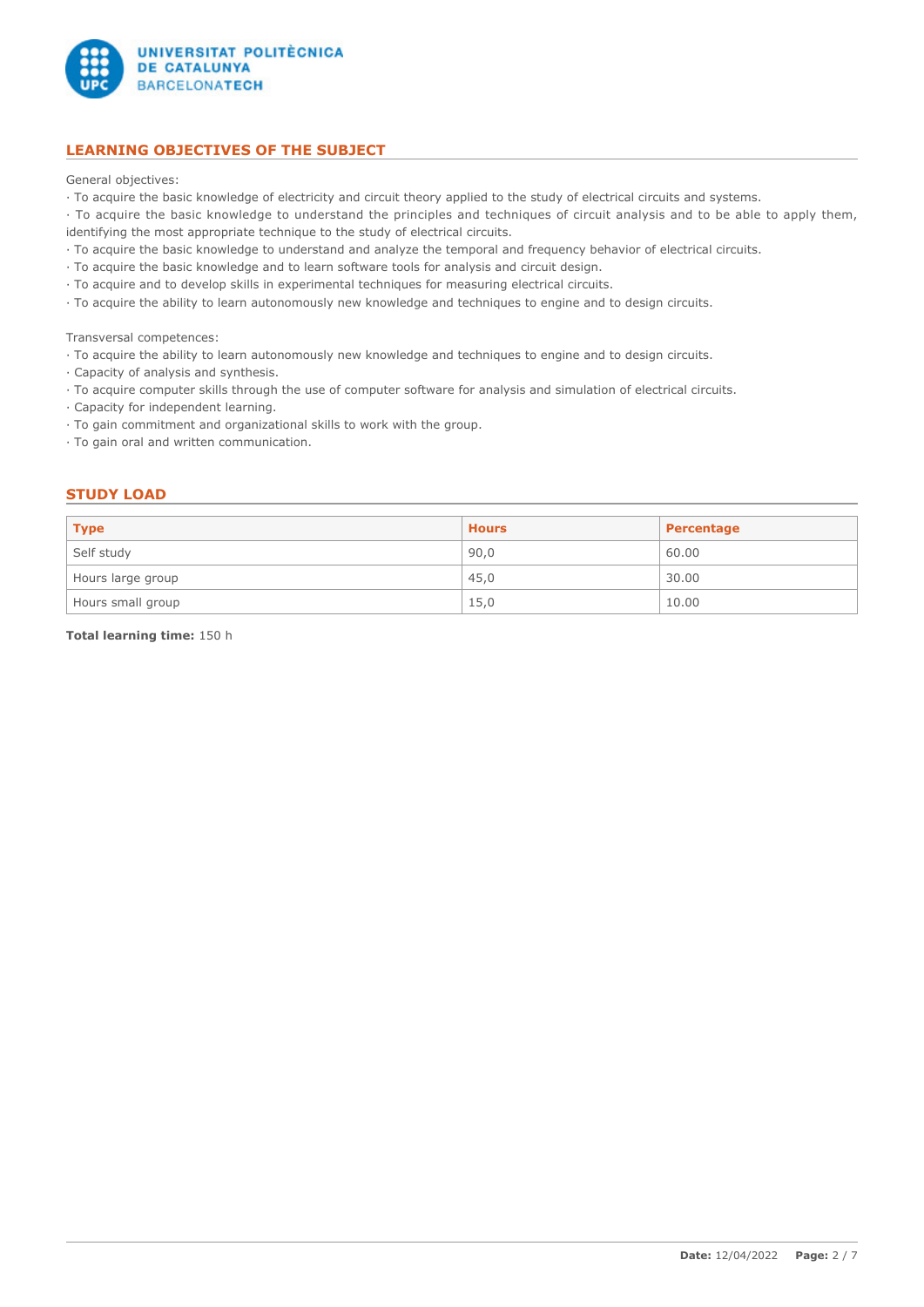

# **CONTENTS**

#### **Item 1. Dynamic circuits. Transient analysis of electrical circuits.**

### **Description:**

1.1. Capacitors. Properties. Model of ideal capacitor. Voltage-current relationships. Stored energy. Combination of capacitors.

1.2. Inductors. Properties. Model of ideal inductor. Voltage-current relationships. Stored energy. Combination of inductors.

1.3. Linearity and duality.

1.4. Response of a circuit in the time domain. Steady and transient.

1.5. Time response of first order circuits: RC and RL. Characteristic equation. Properties of the exponential function. Time constant. Power and energy. Natural and forced response. Initial conditions. Determination of the complete response.

1.6. Singular functions. Response to a unit step and unit impulse.

1.7. Second order circuits. Characteristic equation. Natural response. Angular frequency and damping. Overdamped, critically damped and underdamped response. Initial conditions. Complete response of second order circuits.

#### **Specific objectives:**

· To learn the properties of a capacitor and what is the model of an ideal capacitor: voltage-current relationships, energy stored, combination of capacitors.

· To learn the properties of an inductor and what is the ideal model of an inductor. voltage-current relationships, energy stored, combination of inductor.

- · To learn the consequences of linearity the linear in capacitors and inductors.
- · To learn the duality between capacitors and inductors.
- · What are a permanent and a transient response? What is the reason for a transient response?
- · To understand, interpret and learn how to determine the response of RC circuit without sources.
- · To know the properties of the exponential function and how to determine the time constant.
- · What is the initial condition and how is it calculated? When the voltage of the capacitor may be discontinuous?
- · How is the power and energy to the RC components?
- · To understand, interpret and learn how to determine the response of RC circuits with sources.
- · What is the natural response, forced and complete? Of which depends and how do we calculate it?
- · What are the singular functions and how is the response of RC circuits to a unit-step and unit-impulse function.
- · To understand, interpret and learn to determine the response of RL circuits with and without sources.
- · What is the initial condition and how is it calculated? When the current of the inductor may be discontinuous?
- · How the power and energy are in RL components.
- · What is the full response of a RL circuit?
- · To understand, interpret and know the time response of second order circuits.
- · What is the characteristic equation of a second order circuit?
- · How is the natural response?
- · What is the angular frequency and damping, of which it depends and how it is determined.
- · To understand, interpret and learn the overdamped, critically damped and underdamped response.
- · How to determine the initial conditions and the complete response of second order circuits.

#### **Related activities:**

- · Collection of problems
- · Laboratory Practice: Transient response in RC and RL circuits
- · Laboratory Practice: Transient response in RLC circuits

# **Full-or-part-time:** 35h

Theory classes: 10h Laboratory classes: 4h Self study : 21h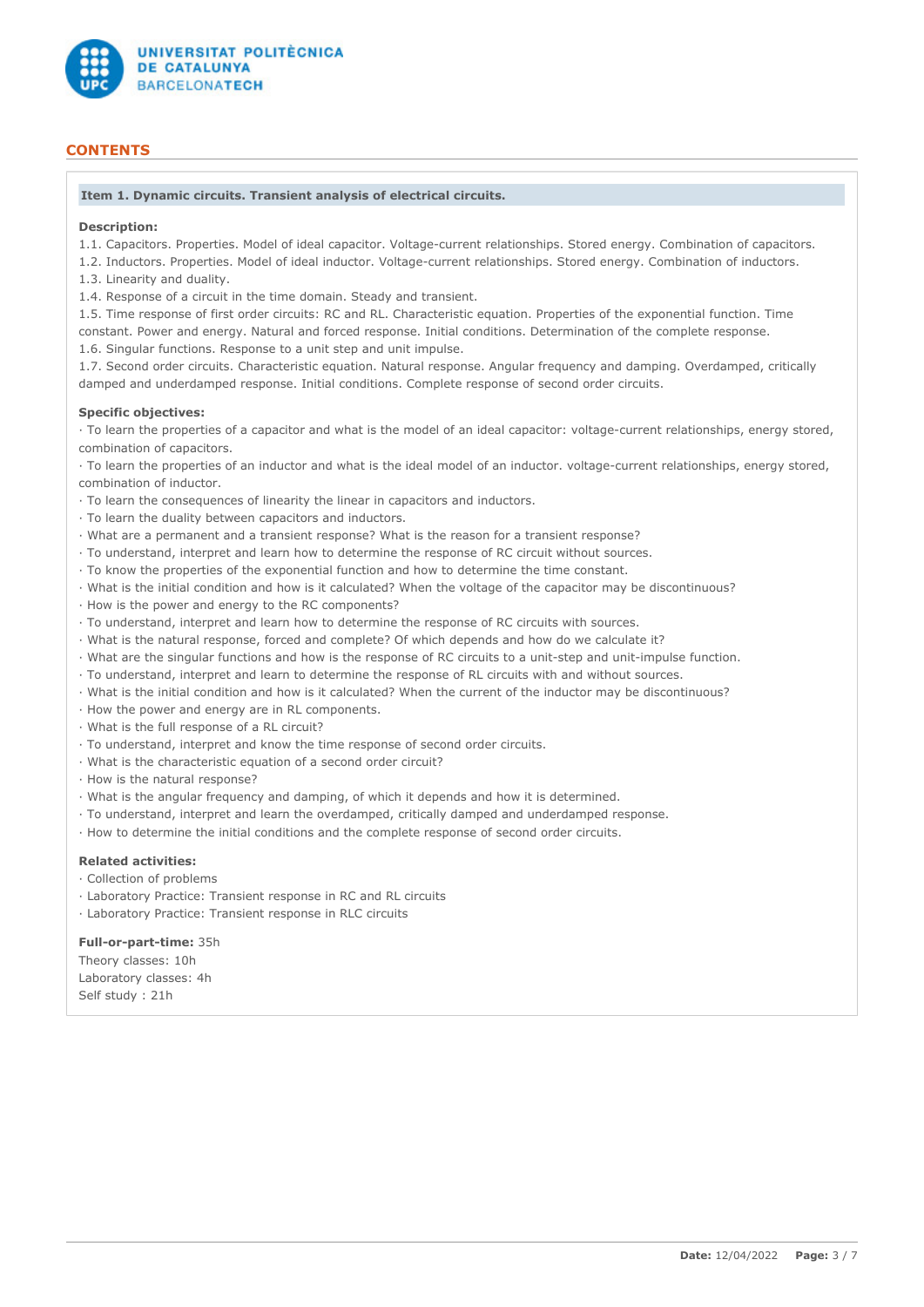

### **Item 2. Magnetically coupled circuits.**

### **Description:**

2.1. Magnetic coupling. Self-induction and mutual induction. Self and mutual inductance. Coupling coefficient. Polarity. Convention points. Equivalent circuit in "T".

- 2.2. Energy considerations.
- 2.3. Response in transient state. Response to sinusoidal permanent regime.
- 2.4. Linear transformer. Reflected impedance.
- 2.5. Ideal transformer. Reflected impedance. Value of change of voltage and current.
- 2.6. Measurement of mutual inductances own and magnetically coupled circuits.

#### **Specific objectives:**

- · What is the magnetic coupling?
- · What is the self-induction and mutual induction?
- · How is the polarity between coupled coils?
- · To understand and apply the dot convention.
- · What is it and how to determine the coefficient of magnetic coupling?
- · What are the energy considerations in circuits with magnetic coupling?
- · What are the circuit with mutual inductions equations in transient response.
- What are the circuit with mutual inductions equations in sinusoidal steady-state.
- · What is it and how to determine the impedance reflected.
- · To understand how the transformer is ideal
- · What are the relationships between voltages and currents in which the ideal transformer and of which they depend on.
- · To know how to measure the mutual inductances and coupling coefficients in magnetically coupled circuits.

#### **Related activities:**

- · Collection of problems
- · Laboratory Practice: Magnetically coupled circuits

#### **Full-or-part-time:** 22h 30m

Theory classes: 7h Laboratory classes: 2h Self study : 13h 30m

# **Item 3. title english**

## **Description:**

- 3.1. Introduction.
- 3.2. Forms of Fourier series: trigonometric and complex. One and two sides spectrum .
- 3.3. Symmetry properties of functions.
- 3.4. Complete response to periodic forcing functions.

3.5. Transition of the Fourier series to Fourier transform. Discrete and continuous Spectrum. Fourier Transform, Fast Fourier Transform.

# **Related activities:**

- · Collection of problems
- · Laboratory Practice

#### **Full-or-part-time:** 15h

Theory classes: 4h Laboratory classes: 2h Self study : 9h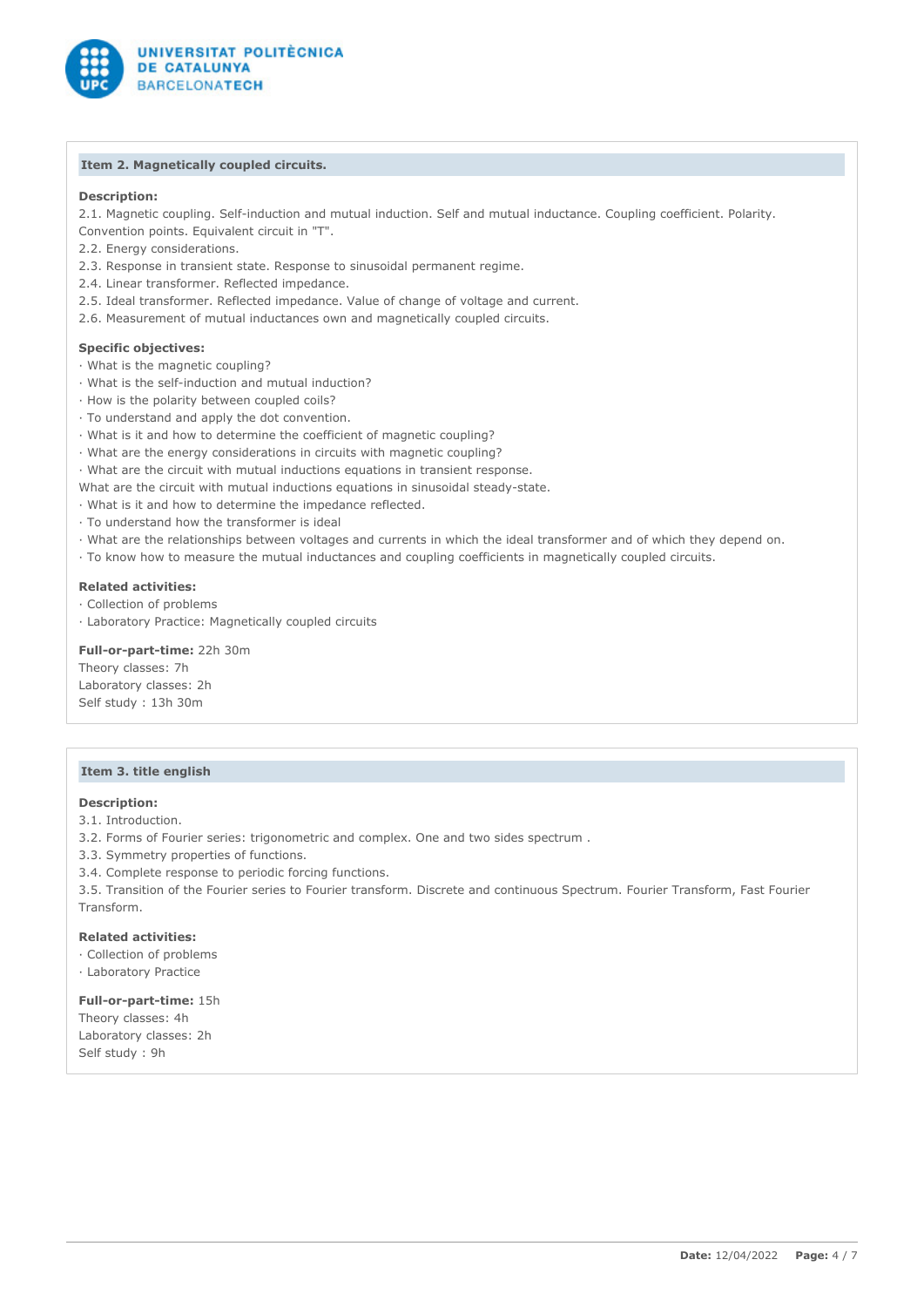

#### **Item 4. Complex Frequency. Laplace transform and its application in circuit analysis.**

# **Description:**

- 4.1. Complex frequency. The exponentially damped sinusoidal function.
- 4.2. Laplace transform.
- 4.3. Properties of the Laplace transform. Differentiation, integration, convolution, shift-time and periodic functions. Translation,
- differentiation, integration and scaling in the frequency domain.
- 4.4. Application of the Laplace transform in circuit analysis.
- 4.5. Inverse transform. Heaviside expansion theorem.
- 4.6. The initial-value and final-value theorems.
- 4.7. Convolution and transfer function H(s).

### **Specific objectives:**

- · What is a complex frequency?
- · To know the exponentially damped sinusoidal and its relationship with the complex frequency.
- · What are the Laplace transform and its application to the analysis of circuits?
- · To know the properties of the Laplace transform and to apply them to the analysis of electrical circuits.
- · To know how to determine the transform of the excitation signals.
- · How to transform the simple elements of a circuit in operational domain.
- · What are the operational impedance and admittance and how to determine them.
- · To understand and to apply the Laplace transform in circuit analyses.
- · To know how to determine the complete response in circuits with and without initial conditions.
- · To know how to determine the inverse Laplace transform.
- · To understand and to apply the initial- value and final-value theorems.
- · To know the integral of the impulse response and convolution.
- · To know how to determine the transfer function H(s).
- · To know how to determine the response of a circuit from the transfer function H(s).

#### **Related activities:**

- · Collection of problems
- · Laboratory Practice: Analysis and simulation of electric circuits by computer

# **Full-or-part-time:** 35h

Theory classes: 12h Laboratory classes: 2h Self study : 21h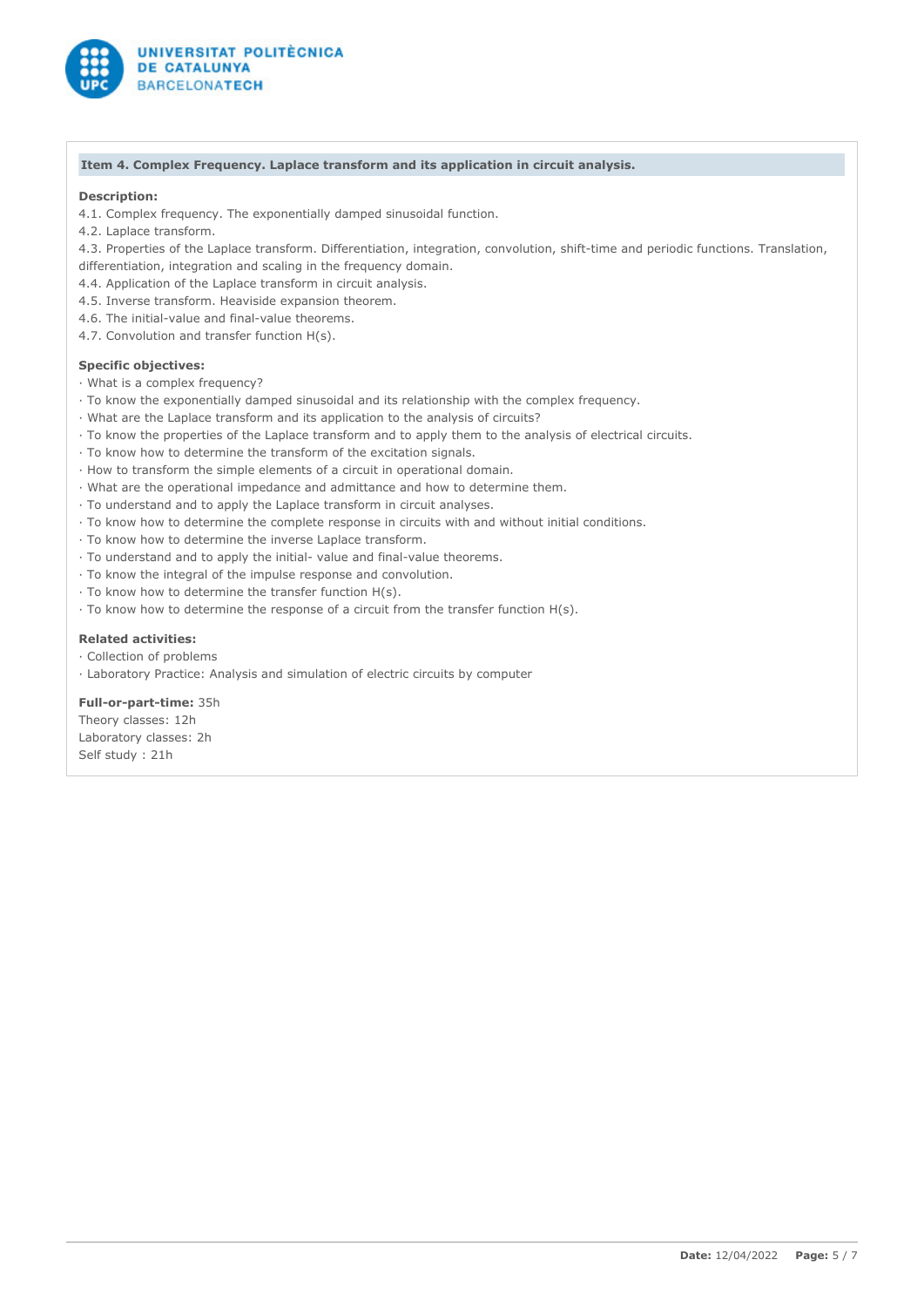

#### **Item 5. Resonance. Frequency response. Filters.**

## **Description:**

- 5.1. Resonance: Resonance in the parallel circuit theory. Universal resonance curve.
- 5.2. Quality factor and bandwidth. Series resonance. Other forms resonant. Scales of magnitude and phase. Scaling.
- 5.3. Magnitude and phase. Poles and zeros. Amplitude and phase diagrams. Bode diagrams.
- 5.4. Filters. Classification and frequency response.

### **Specific objectives:**

- · What is resonance?
- · How is the resonance in the parallel circuit theory?
- · What are the quality factor and bandwidth and what is their influence on the frequency response of a circuit.
- · To know other resonant circuits.
- · To know how to determine the influence of frequency on the magnitude and phase.
- · To know how to interpret and represent the Bode diagrams.
- · To know how to classify filters and their frequency response.

#### **Related activities:**

- · Collection of problems
- · Laboratory Practice: Resonant circuits
- · Laboratory Practice: Filters and frequency response

#### **Full-or-part-time:** 32h 30m

Theory classes: 9h Laboratory classes: 4h Self study : 19h 30m

#### **Item 6. Two-port and multiport networks.**

#### **Description:**

6.1. Dipole and multi-pole. A network one-port and two-ports.

6.2. Two-ports parameters. Some equivalent networks. Equivalence between parameters. Two-ports combinations.

6.3. Multi-pole circuits: Resistors multi-terminals, the transistor, controlled sources, the transformer and the operational amplifier.

#### **Specific objectives:**

· What is a one-port network and multi-port networks and, especially, two-port networks.

· How we can model the behavior of two-port networks. What are the different types of parameters.

· To know how to determine different parameters: admittance, impedance, hybrid and direct transmission and reverse two-port networks.

· To know how to determine the equivalent circuits for different parameters.

· To understand and to apply the transformation and equivalence between parameters.

· To know such combinations between two-port networks and the relationships between different parameters in the two-port networks combinations.

· To provide examples of multi-terminal components: resistors multi-terminals, transistor, controlled sources, transformer, operational amplifier, and what are their equivalent circuits.

#### **Related activities:**

· Collection of problems

· Laboratory Practice: Analysis and simulation of electric circuits by computer

**Full-or-part-time:** 10h Theory classes: 3h Laboratory classes: 1h Self study : 6h